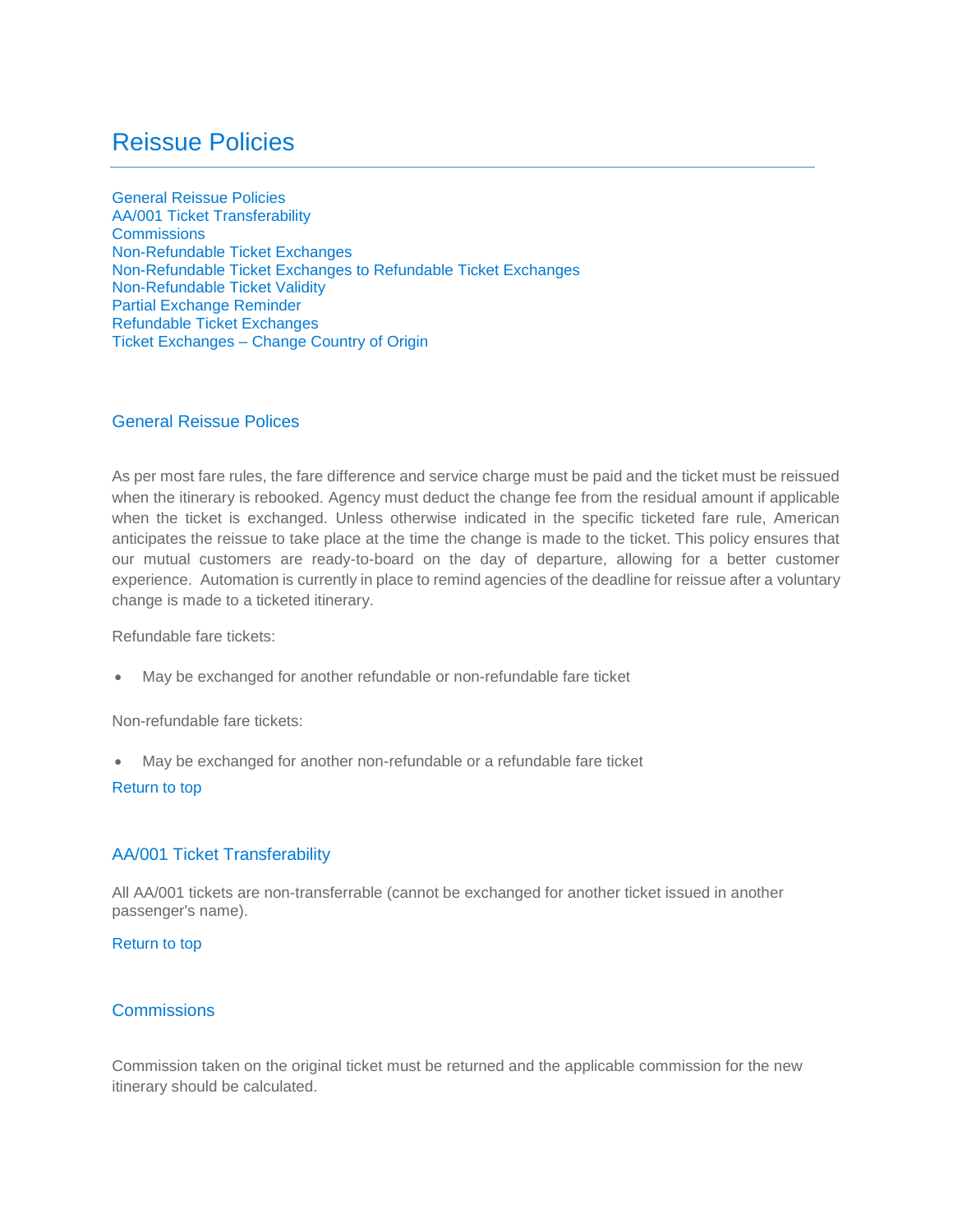### [Return to top](#page-0-3)

## <span id="page-1-0"></span>Non-Refundable Ticket Exchanges

Only one non-refundable ticket may be applied towards the purchase of another ticket. The original ticket number would be indicated in the exchange box in your Reissue/Exchange tool.

- If the original non-refundable ticket is of lower value than the new ticket, the change fee is deducted from the value of the original ticket and the remaining amount is applied to the new ticket value and any additional monies are collected. All fare rules apply.
- If the original non-refundable ticket is of higher value than the new ticket unless stated otherwise in the fare rule, the customer is entitled to the residual amount.
- The applicable change fee applies on all non-refundable ticket exchanges and is deducted from the residual value.
- The new ticketed fare is non-refundable and all rules and restrictions apply.
	- U.S. agencies processing through ARC
		- After the change fee has been deducted from the original ticket value, a residual MCO is issued for the remaining value.
		- The residual MCO must be made payable to American Airlines for transportation only. Show "NON-REFUNDABLE, VALID ON AMERICAN AIRLINES ONLY" in the endorsements box. Failure to include this information on the MCO may result in a debit memo
		- Refer to [MCO Charge Order \(MCO\)](https://www.aasaleslink.com/en-US/documents/Archives/AgencyRef/Miscellaneous_Charge_Orders_MCO.pdf) for complete details.
	- International IATA agencies processing through BSPLink
		- After the change fee is deducted from the original ticket value, a refund may be submitted for the remaining value.
		- A BSP Refund Application (RA) for the remaining residual amount may be requested to American Airlines for a transportation voucher
		- Refer to [BSP Refund Application RA Residual](https://www.aasaleslink.com/en-US/documents/Archives/AgencyRef/BSP_Refund_Application_RA_Residual.pdf) for complete details
- Non-Refundable Ticket Endorsement Documentation
	- Non-Refundable Ticket Endorsement Per the Tariff rule/restrictions, ALL non-refundable tickets reissued, must indicate the following in the endorsement box:

#### **Example:**

# **ENDORSEMENTS/RESTRICTIONS-**NONREF/CHGFEEPLUSFAREDIF/ CXL BY FLT TIME NOVALUE

 Tickets issued with a corporate discount, the tour code box must indicate the CART/AN number via the Exchange/Reissue tool, or, via the back office finishing tool. Failure to include the required corporate information could result in a penalty

<span id="page-1-1"></span>[Return to top](#page-0-3)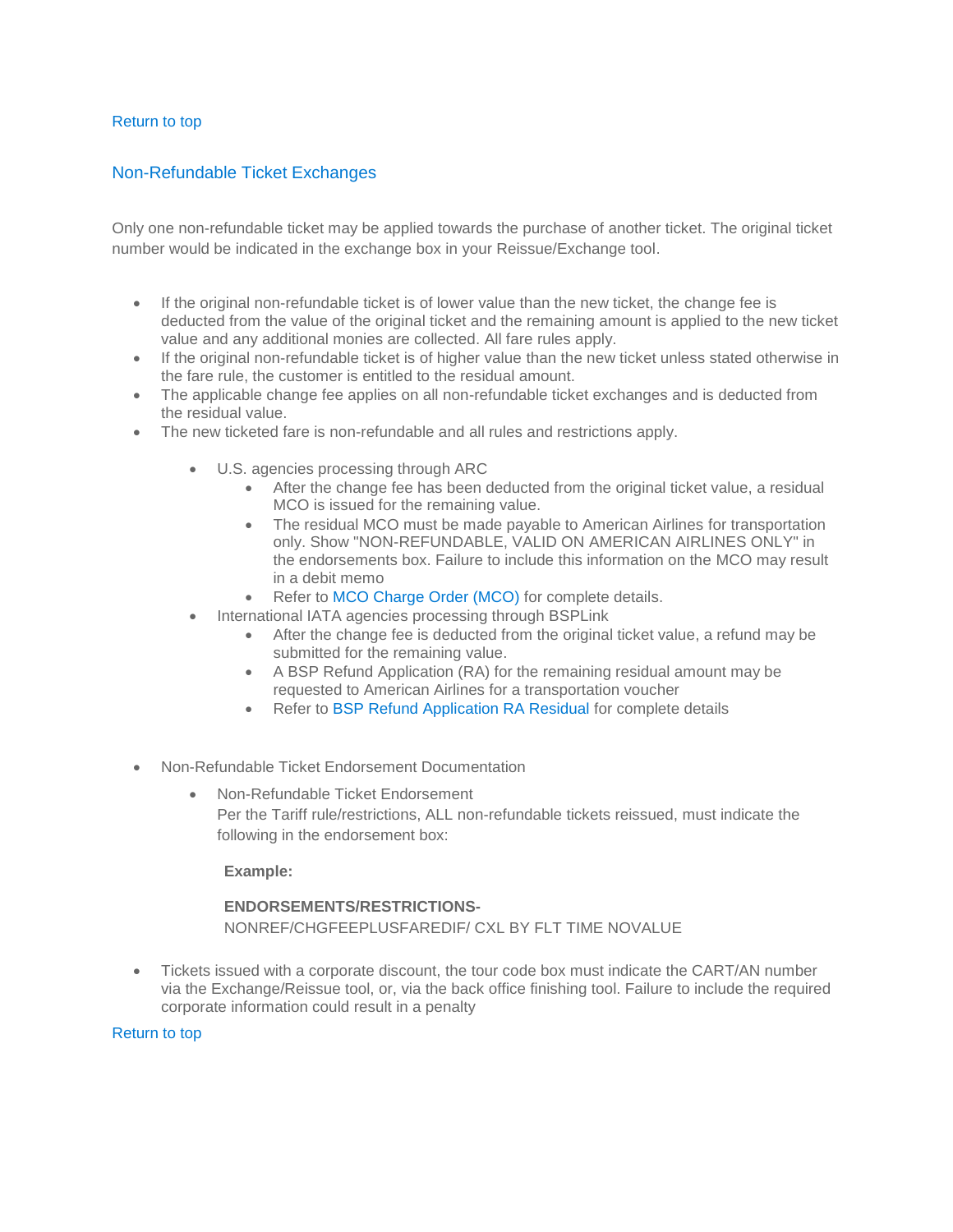## Non-Refundable Ticket Exchanges to Refundable Ticket Exchanges

Whenever a non-refundable fare ticket has been applied to the purchase of a refundable fare ticket, a non-refundable notation must be made in the endorsement box of the new ticket. The original nonrefundable value remains non-refundable for any subsequent reissues.

- If the original non-refundable ticket is of lower value than the new ticket, the change fee is deducted from the value of the original ticket and the remaining amount is applied to the new ticket value and any additional monies are collected. All fare rules apply
- If the original non-refundable ticket is of higher value than the new ticket unless stated otherwise in the fare rule, the customer is entitled to the residual amount.
- U.S. agencies processing through ARC
	- o A residual MCO should be issued for the difference remaining.
- International agencies processing through BSPLink
	- o A BSP Refund Application (RA) will be submitted through BSPLink for the difference remaining
	- o Refer to [BSP Refund Application RA Residual](https://www.aasaleslink.com/en-US/documents/Archives/AgencyRef/BSP_Refund_Application_RA_Residual.pdf) for complete details

See VCR example below.

#### VCR EXAMPLE FOR THE ENDORSEMENT BOX:

0017550771096 NAME-SMITH/EXAMPLE TTL NBR OF CPNS- 2 DATE OF ISSUE-06NOV17 PNR-\*PURGED 13NOV17 CC-TPXXXXXXXXXXXXXXX CPN A/L FLT CLS DATE BRDOFF TIME ST F/B STAT 1 AA 1097 L 10NOV FLLDFW 330P OK L26D/10XAKS OK 2O AA 1386 L 12NOV DFWFLL 445P OK L26D/10XAKS OK

FARE USD 588.92 TAX 14.00XT TAX 44.17US TAX 7.00ZP TOTAL USD 654.09

FARE CALC FLL AA DFW 294.46AA FLL 294.46USD588.92END AA ZPFLL DFW XT 5.00AY9.00XFFLL4.5DFW4.5

FORM OF PAYMENT-A/C 407.09 FOP-TPXXXXXXXXXXXXXXX DATE OF ISSUE-06NOV17 ISSUED AT-MLB 62G B4 ARC/IATA NBR-11111111 **EXCH-0017548396603**/12 ORIG ISSUED AT-18SEP17MLB FEF-EFCC TP **ENDORSEMENTS/RESTRICTIONS-NON-REF**

IT-XXXXXXXXXX REMARKS-

ENTER VCRH\*TKTNBR\*CALL TO DISPLAY CPN DETAILS ENTER VCRH\*TKTNBR\*FC TO DISPLAY FARE CALC WITH TAX SUMMARY

[Return to top](#page-0-3)

<span id="page-2-0"></span>Non-Refundable Ticket Validity **"Cancel or Lose it" Rule**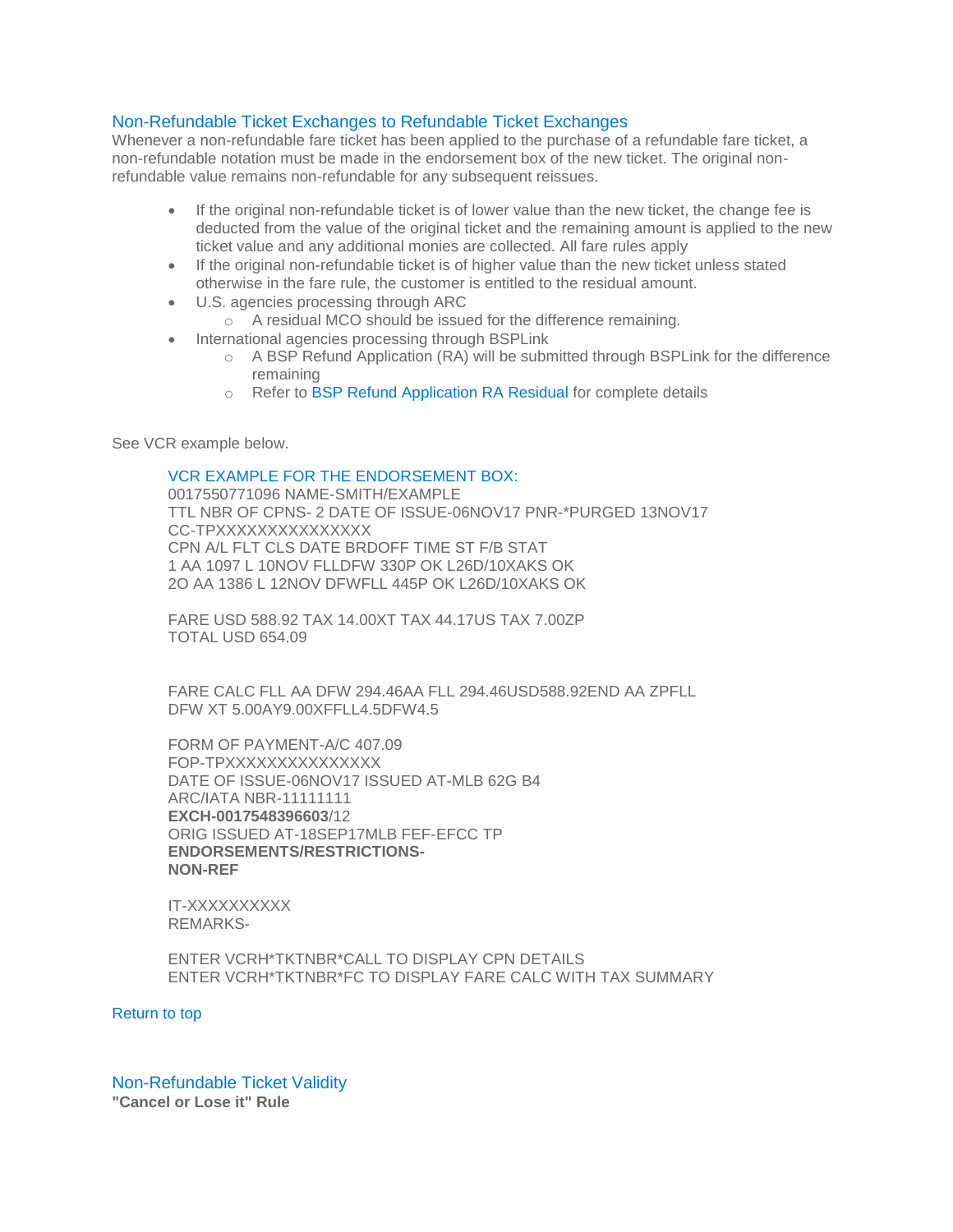If a customer has purchased an AA non-refundable fare ticket that allows changes and wants to make a voluntary change to their itinerary, the customer must cancel their ticketed flight reservations prior to the ticketed departure time. If the customer does not cancel their ticketed flight reservations prior to the ticketed departure time, the ticket will have no value.

If the ticketed reservations are canceled prior to the ticketed departure time, the ticket will be valid as follows:

- Wholly unused tickets Travel must commence with one year from the original ticket issue date
- Partially used tickets Unless otherwise specified in the fare rule, travel must be completed within one year from the outbound travel date
- Any fare difference and applicable change fees must be paid and tickets must be reissued when the itinerary is rebooked
- Customers who no-show a flight without canceling their flight reservation will lose the value of the remaining coupons

This applies to non-refundable tickets issued from all points of sale as follows:

- For travel within the 50 U.S.
- For travel between the 50 U.S. and Canada
- For transatlantic, transpacific, Mexico, Central America and South America fares for travel originating in the U.S. only

 For Caribbean and Puerto Rico/USVI non-refundable fares originating in either direction Please refer to the specific fare rule for complete details.

#### <span id="page-3-0"></span>[Return to top](#page-0-3)

## Partial Exchange Reminder

When doing a partial exchange of a non-refundable ticket to a new ticket of equal/greater value, the new ticket must reflect the value of the used portion of the original ticket plus the value of the new ticket.

U.S. Agencies processing through ARC:

Box "A" of the REN should reflect this same amount.

International Agencies processing through BSP:

• The partially used portion should appear on the new ticket

#### [Return to top](#page-0-3)

#### <span id="page-3-1"></span>Refundable Ticket Exchanges

 If the new fare is lower than the original refundable ticket, the customer is entitled to a refund to the original form of payment

If the new ticket exchange is to a non-refundable fare ticket, the endorsement box must be annotated with "non-ref"

- If the new fare is higher than the original refundable ticket, an add-collect will apply.
	- If the new ticket exchange is to a higher non-refundable fare ticket, an add-collect will apply. Also, the endorsement box must be annotated with "non-ref"

[Return to top](#page-0-3)